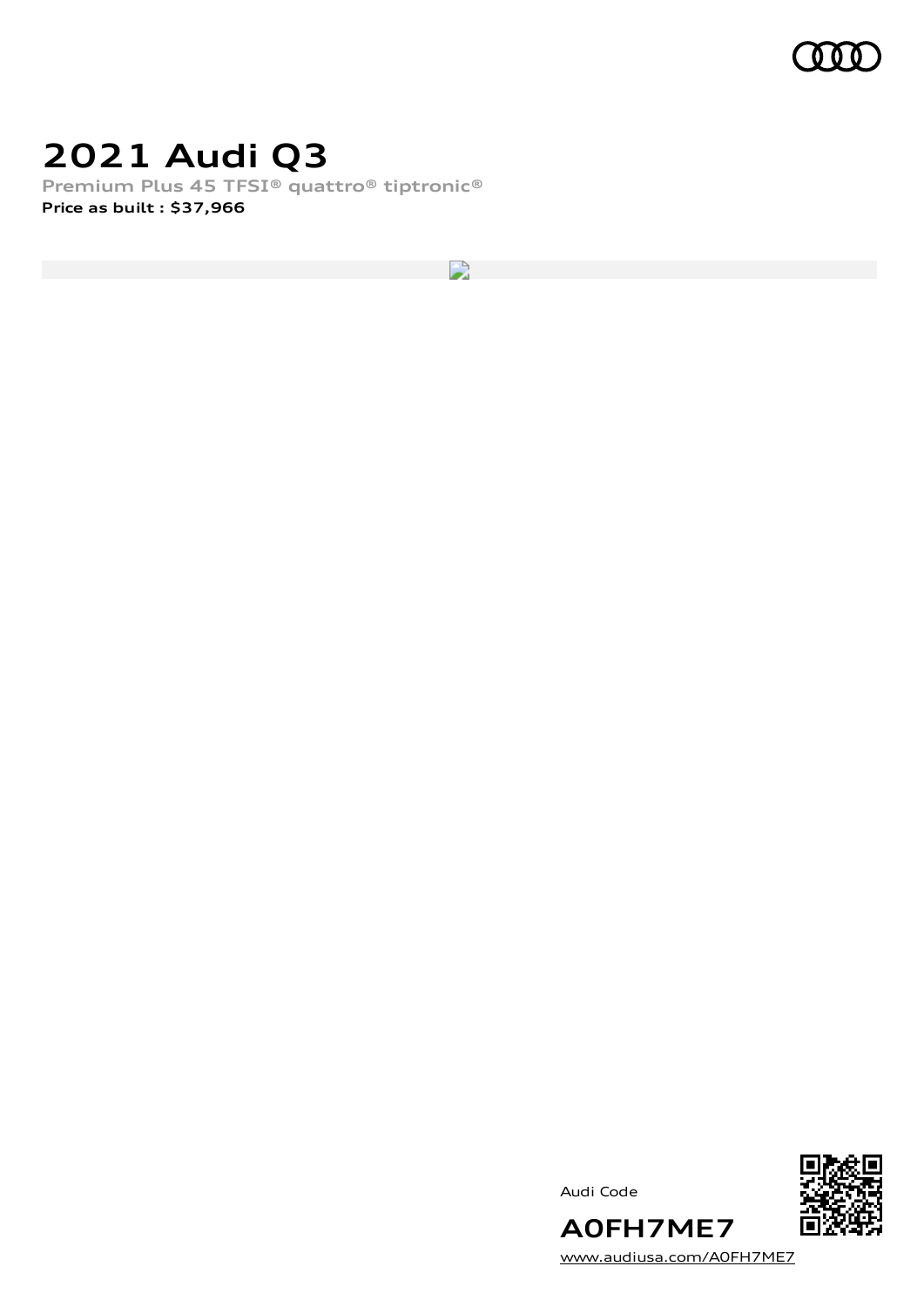### **Summary**

#### **Audi 2021 Audi Q3** Premium Plus 45 TFSI® quattro® tiptronic®

**Price as buil[t](#page-10-0)** \$37,966

#### **Exterior colour**

Mythos Black metallic

#### D

#### **Further Information**

|                 | N٥          |
|-----------------|-------------|
| Mileage         | 8,507 miles |
| Type of vehicle | Used car    |

**Warranty**

#### **Interior colour**

| Seats     | Pearl Beige  |
|-----------|--------------|
| Dashboard | <b>Black</b> |
| Carpet    | Black        |
| Headliner | Lunar Silver |

#### **Audi Code** A0FH7ME7

**Your configuration on www.audiusa.com** [www.audiusa.com/A0FH7ME7](https://www.audiusa.com/A0FH7ME7)

**Commission number** c48f1a120a0e0971574e

#### **Technical Specifications**

Engine type 2.0-liter four-cylinder Displacement/Bore and 1,984/82.5 x 92.8 cc/mm stroke Max. output 228 HP Torque 258 lb-ft@rpm Top track speed [1](#page-10-0)30 mph $<sup>1</sup>$ </sup> Acceleration (0 - 60 mph) 7.0 seconds Recommended fuel Regular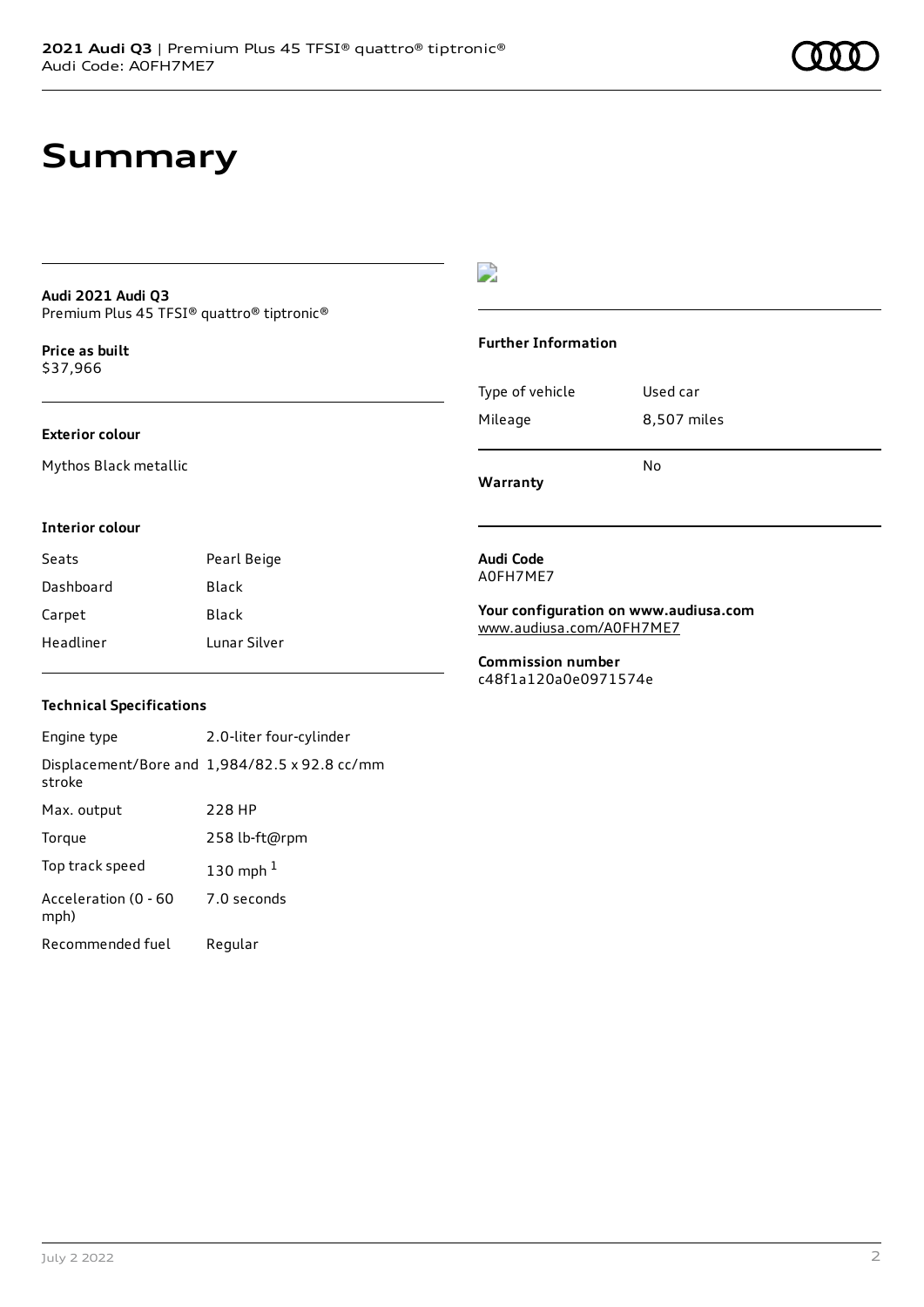# **Equipment**

Mythos Black metallic

Adaptive cruise assist with Traffic jam assist

Garage door opener (Homelink®)

Audi advanced key-keyless start, stop and entry

Power-adjustable, power-folding, heated exterior side mirrors with auto-dimming on driver side

Full LED headlights

Dynamic automatic headlight leveling

Auto-dimming frame-less interior rear view mirror with digital compass

Contour/Ambient LED interior lighting package - multicolor

Aluminum Spectrum inlays



1<sup>1</sup> HomeLink.





**(1/2)**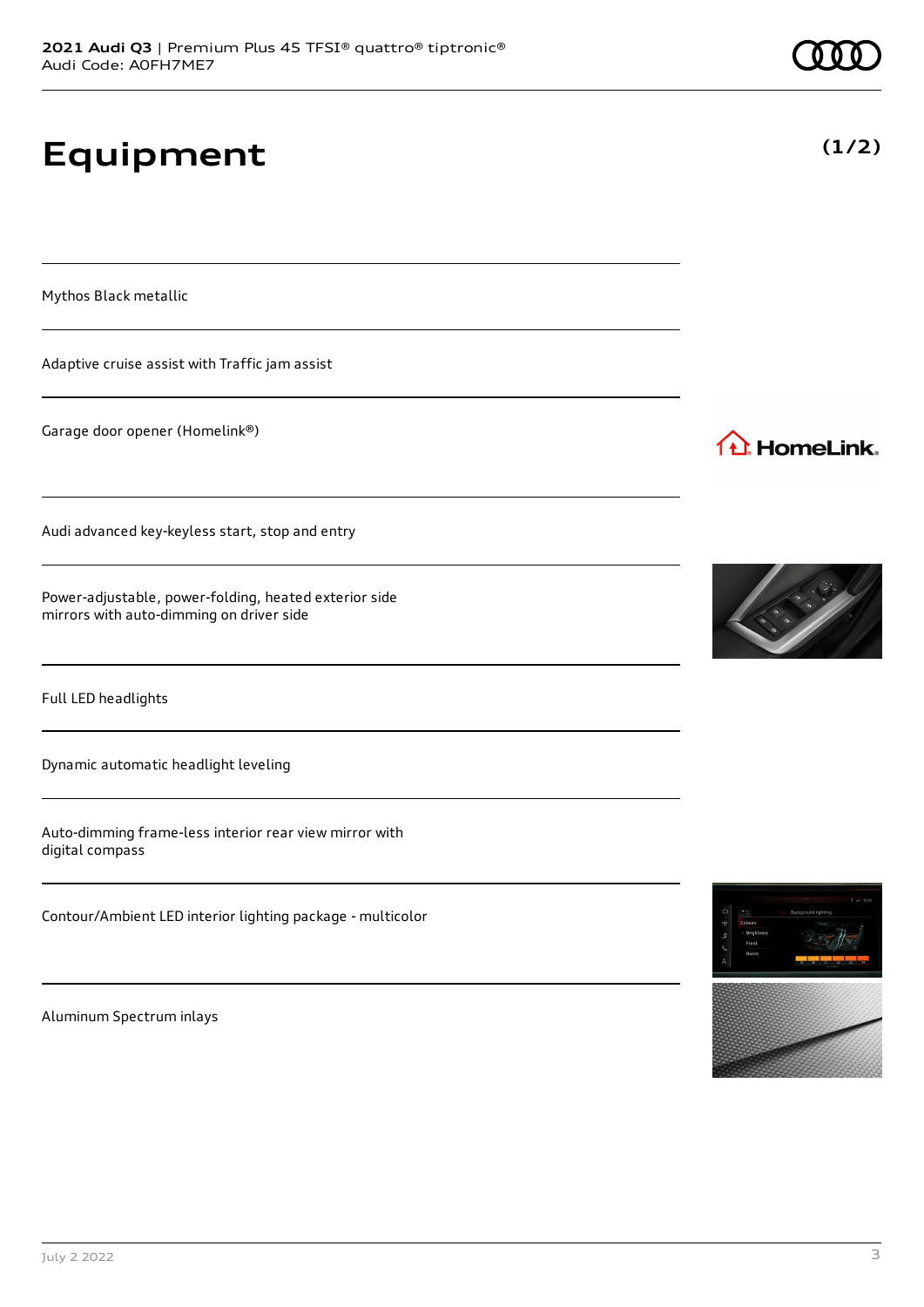**Equipment**

Audi pre sense® city and Audi pre sense® front

Parking system plus (front and rear acoustic sensors)

SiriusXM® with 90-day All Access trial subscription

Audi Phone Box with wireless charging



(((SiriusXM))



**(2/2)**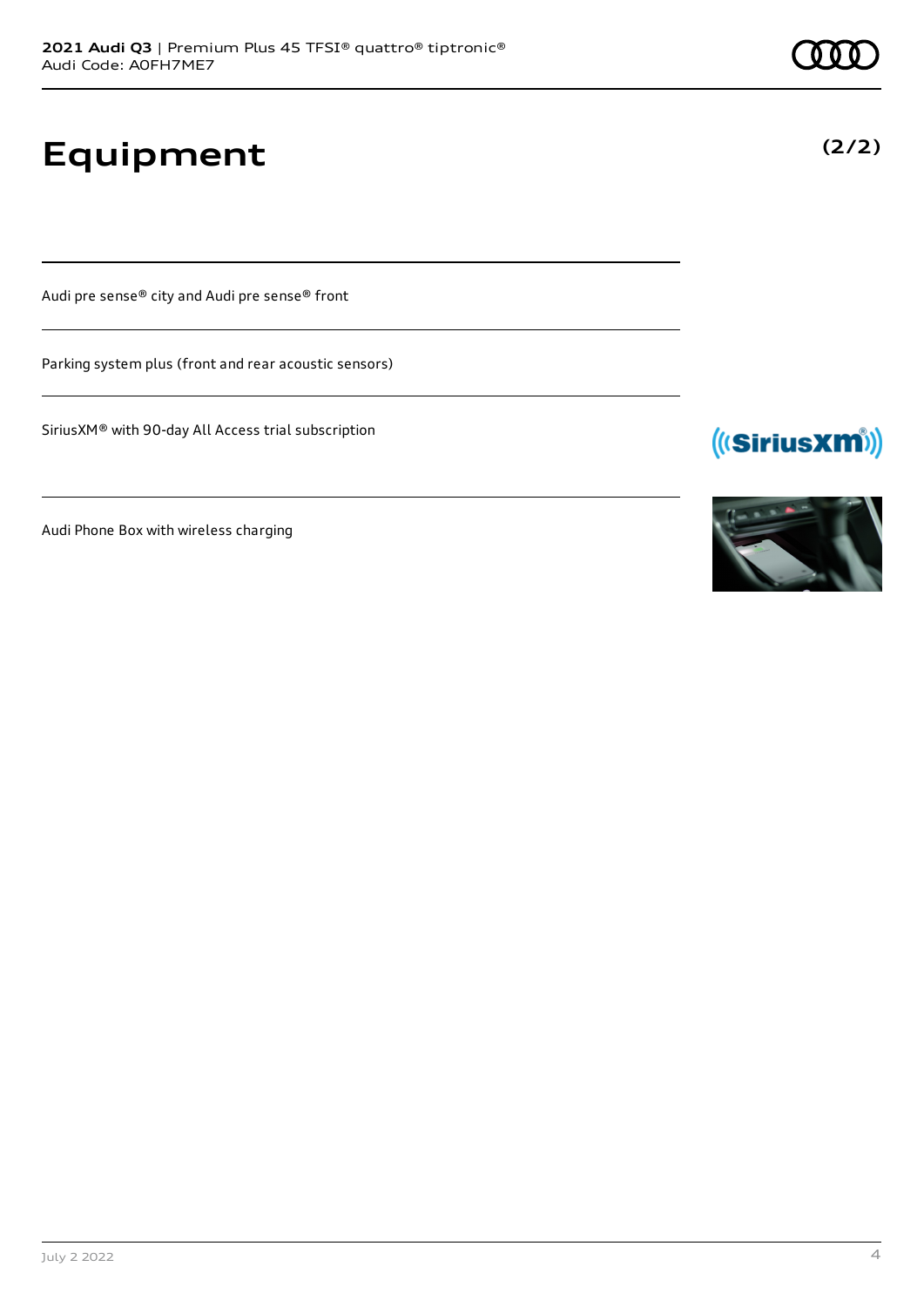### **Standard features**

#### **Safety and Security**

| 4UB             | Driver and front-passenger advanced airbags                     |
|-----------------|-----------------------------------------------------------------|
| 1AS             | Electronic stability program (ESP) with<br>offroad mode         |
| UH1             | Electromechanical parking brake                                 |
| 6Y <sub>2</sub> | Top speed electronically limited to 130 mph                     |
| 4H <sub>5</sub> | Electronic rear child door locks                                |
| 1 N 7           | Progressive steering                                            |
| 7K6             | Tire-pressure monitoring system                                 |
| 4X3             | Advanced Airbag Protection System                               |
| 8N6             | Light/rain sensor                                               |
| 3B7             | Lower Anchors and Tethers for Children<br>(LATCH) in rear seats |
|                 |                                                                 |

### **Interior** 3FU Power panoramic sunroof VT5 S line® stainless steel illuminated door sill inlays KH5 Three-zone automatic climate control system 1XX Three-spoke multifunction steering wheel with shift paddles 7HC Extended leather package 6E3 Front center armrest 4E7 Power tailgate

| 4 C / | POWER Langue                          |
|-------|---------------------------------------|
| 5KR   | Split-folding 40/20/40 rear seatbacks |
| N1M   | Leather seat covers                   |
| 4A3   | Heated front seats                    |

#### **Exterior**

| 1D8 | Provision for towing bracket           |
|-----|----------------------------------------|
| 1S1 | Vehicle tool kit and vehicle jack      |
| 3S1 | Aluminum roof rails                    |
| 511 | Tailgate roof spoiler                  |
| 8TB | Rear fog lights                        |
| H87 | 235/55 R18 all-season tires            |
| 8VM | LED taillights with dynamic indicators |
| 47B | Aluminum trim around exterior windows  |
| C3O | 18" 5-twin-spoke dynamic design wheels |

#### **Interior**

QE1 Storage package

QJ1 Aluminium interior package

#### **Infotainment and Driver Assistance**

| Audi drive select<br>2H <sub>6</sub>                                                                             |  |
|------------------------------------------------------------------------------------------------------------------|--|
| 7W1<br>Audi pre sense® basic                                                                                     |  |
| UD.<br>Audi smartphone interface including Apple<br>CarPlay® and Google™ Android Auto™ for<br>compatible devices |  |
| KA2<br>Rear view camera                                                                                          |  |
| 8G1<br>High beam assist                                                                                          |  |
| Audi sound system<br>9VD                                                                                         |  |
| Digital instrument cluster 10.25"<br>9S0                                                                         |  |
| MMI® with 8.8" display<br>I8V                                                                                    |  |
| Voice dialogue system<br>QH1                                                                                     |  |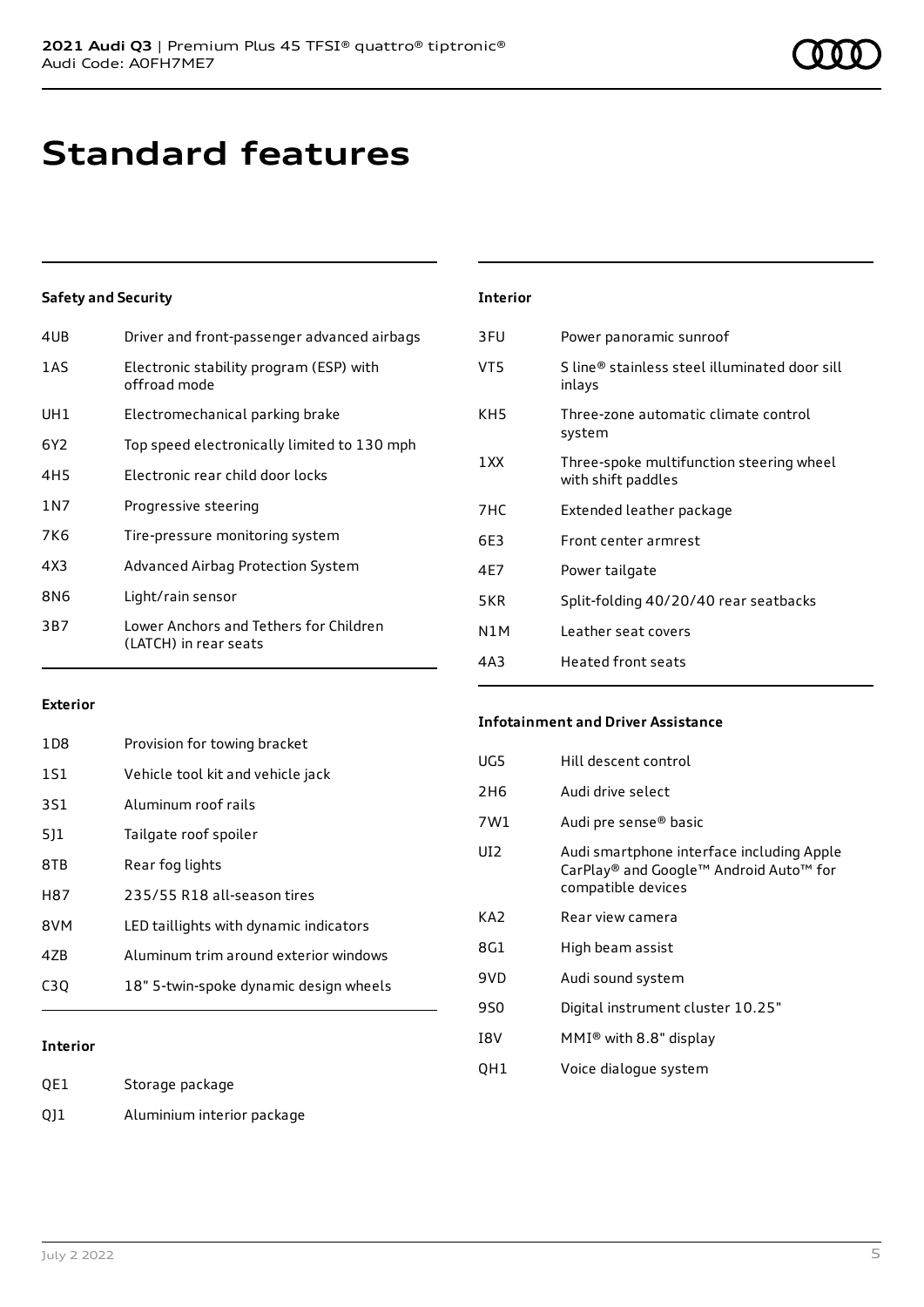## **Dealer remarks**

Black 2021 Audi Q3 Premium Plus 45 quattro quattro 8-Speed Automatic with Tiptronic 2.0L 4-Cylinder TFSI ABS brakes, Alloy wheels, Electronic Stability Control, Front dual zone A/C, Heated door mirrors, Heated Front Bucket Seats, Heated front seats, Illuminated entry, Low tire pressure warning, Power Liftgate, Power moonroof, Remote keyless entry, Traction control.

Odometer is 1343 miles below market average! 20/28 City/Highway MPG

Our Sales, Service and Parts Departments work closely together to provide you with the most enjoyable, least stressful car-buying experience possible. The average tenure for our sales people, managers, technicians and all other employees is over 20 years. You can be sure they'll provide you with the highest quality care for you and your vehicle. We are also proud to be a Better Business Bureau Accredited Business with an A+ rating.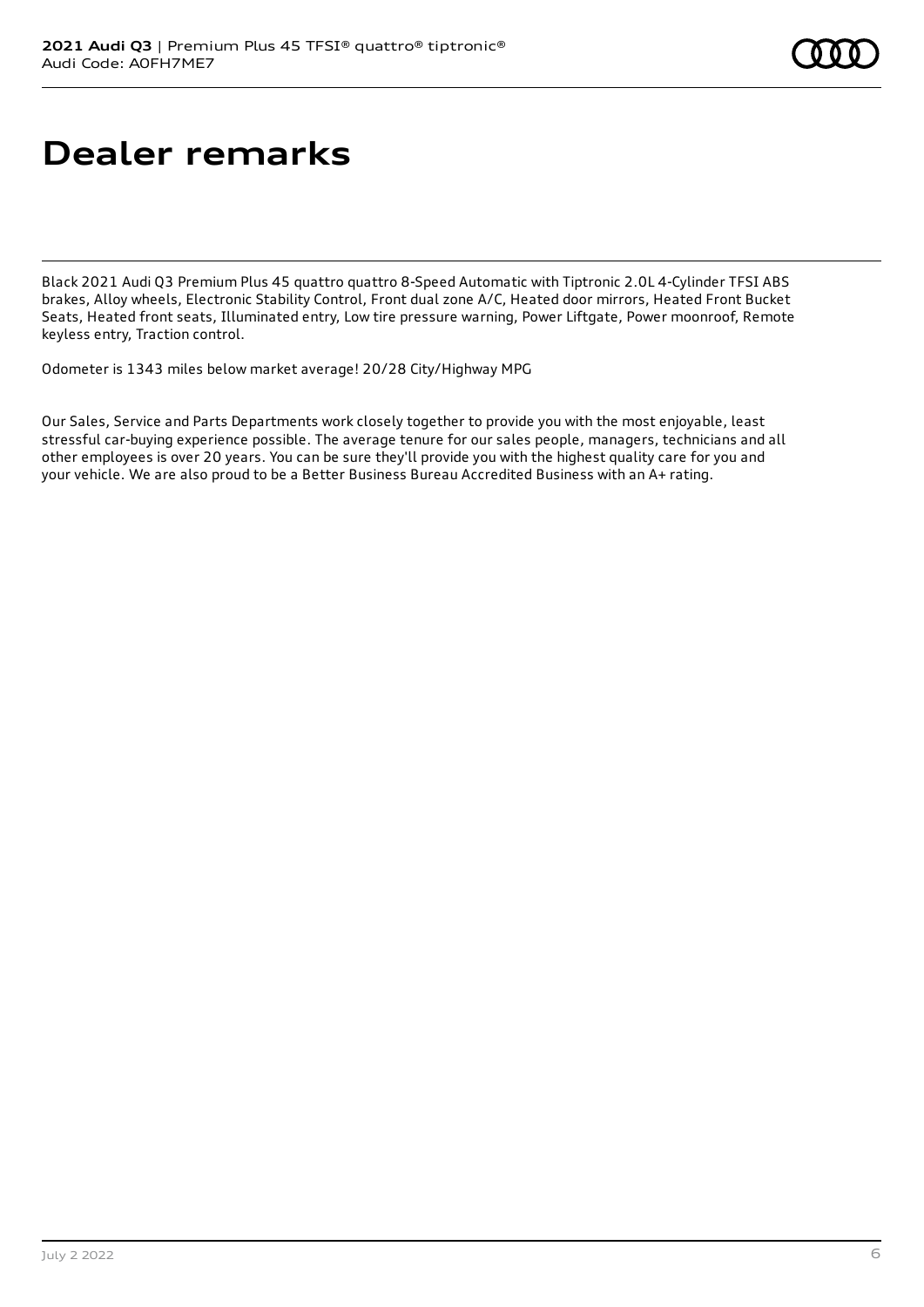# **Technical Specifications**

### **(1/2)**

#### **Engineering | Performance**

| Engine type                                 | 2.0-liter four-cylinder                                               |
|---------------------------------------------|-----------------------------------------------------------------------|
| Power Level                                 | 45                                                                    |
| Max. output                                 | 228 HP                                                                |
| Displacement                                | 2.0 L                                                                 |
| Torque                                      | 258 lb-ft@rpm                                                         |
| Valvetrain                                  | 16-valve DOHC with Audi valvelift<br>system and variable valve timing |
| Acceleration (0 - 60<br>mph)                | 7.0 seconds                                                           |
| Engine block                                | Cast-iron                                                             |
| Induction/fuel injection Turbocharged/TFSI® |                                                                       |
| Cylinder head                               | Aluminum-alloy                                                        |
| stroke                                      | Displacement/Bore and 1,984/82.5 x 92.8 cc/mm                         |
| Top track speed <sup>1</sup>                | $130$ mph                                                             |

| <b>Suspension</b>             |                                                          |
|-------------------------------|----------------------------------------------------------|
| Front axle                    | MacPherson strut front suspension                        |
| Rear axle                     | Four-link rear suspension                                |
| <b>Brakes</b>                 |                                                          |
|                               |                                                          |
| <b>Front brakes</b>           | 13.4 (ventilated disc) in                                |
| Rear brakes                   | 12.2 (ventilated disc) in                                |
| Parking brake                 | <b>Electromechanical</b>                                 |
|                               |                                                          |
| <b>Body</b>                   |                                                          |
| Material                      | Multi-material body construction<br>(steel and aluminum) |
| Corrosion protection          | Multistep anti-corrosion protection                      |
| <b>Warranty   Maintenance</b> |                                                          |

#### **Transmission | Drivetrain**

| Drivetrain type | quattro <sup>®</sup> all-wheel drive                         |
|-----------------|--------------------------------------------------------------|
| Transmission    | Eight-speed Tiptronic <sup>®</sup> automatic<br>transmission |

#### **Steering**

| Steering type                             | Electromechanical power steering<br>system |
|-------------------------------------------|--------------------------------------------|
| Turning diameter, curb-38.4 ft<br>to-curb |                                            |

Warranty 4-year/50,000-mile Audi New Vehicle Limited Warranty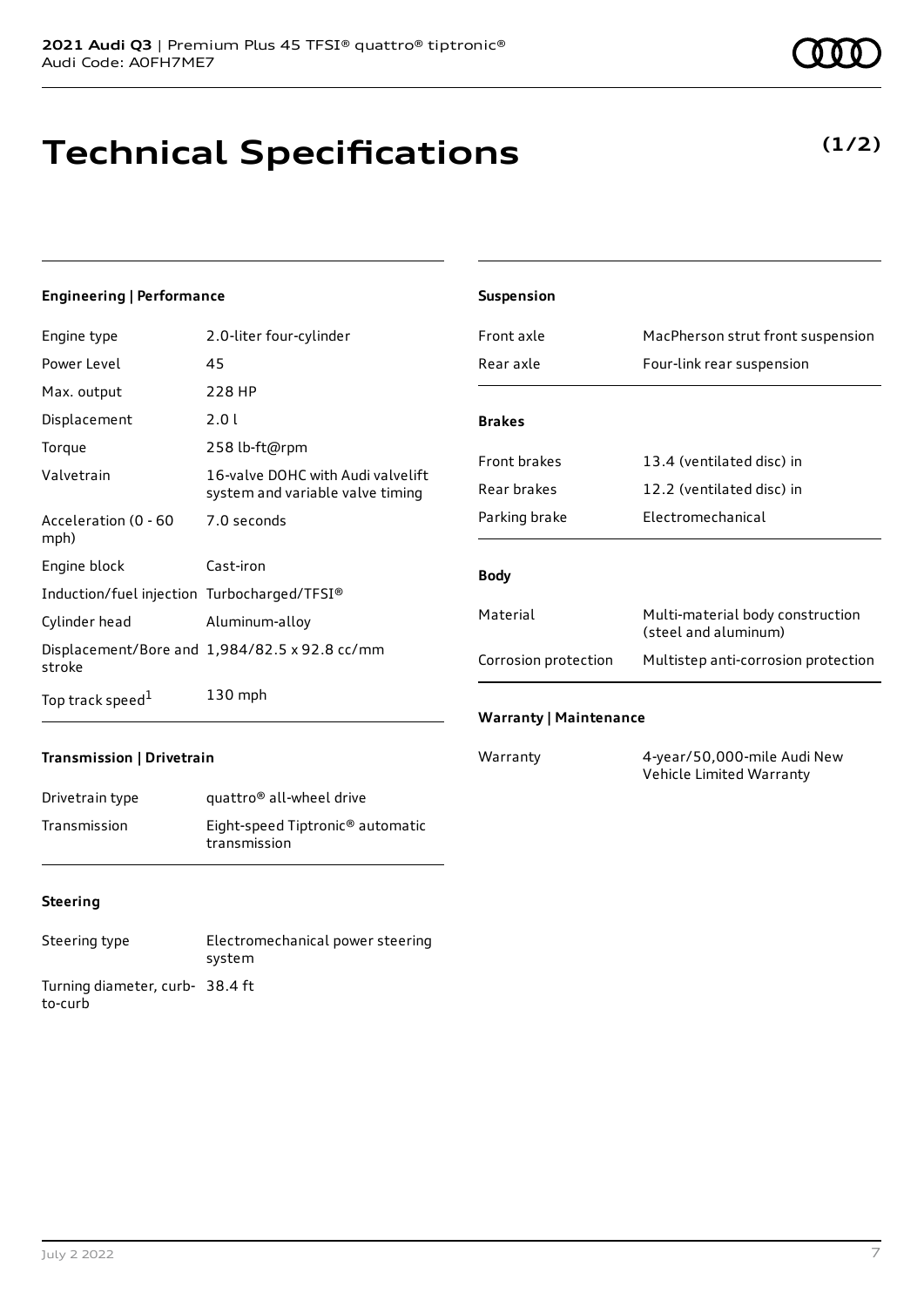### **Technical Specifications**

#### **Exterior Measurements**

| Height                           | 62.9 in   |
|----------------------------------|-----------|
| Overall width without<br>mirrors | 72.8 in   |
| Length                           | 176.6 in  |
| Wheelbase                        | 105.5 in  |
| Drag coefficient                 | $0.36$ Cw |
| Overall width with<br>mirrors    | 79.7 in   |
| Track rear                       | 61.9 in   |
| <b>Track front</b>               | 62.2 in   |
| Curb weight                      | 3,916 lb  |

#### **Interior measurements**

| Seating capacity                          | 5                      |
|-------------------------------------------|------------------------|
| Head room with middle 37.6 in<br>sunroof  |                        |
| Head room with front<br>sunroof           | 39.6 in                |
| Shoulder room, front                      | 56.7 in                |
| Leg room, middle                          | $36.1$ in              |
| Shoulder room, middle                     | $55.1$ in              |
| Leg room, front                           | 40.0 in                |
| Cargo volume, rear<br>seatbacks up/folded | 23.7/48.0 cu ft, cu ft |

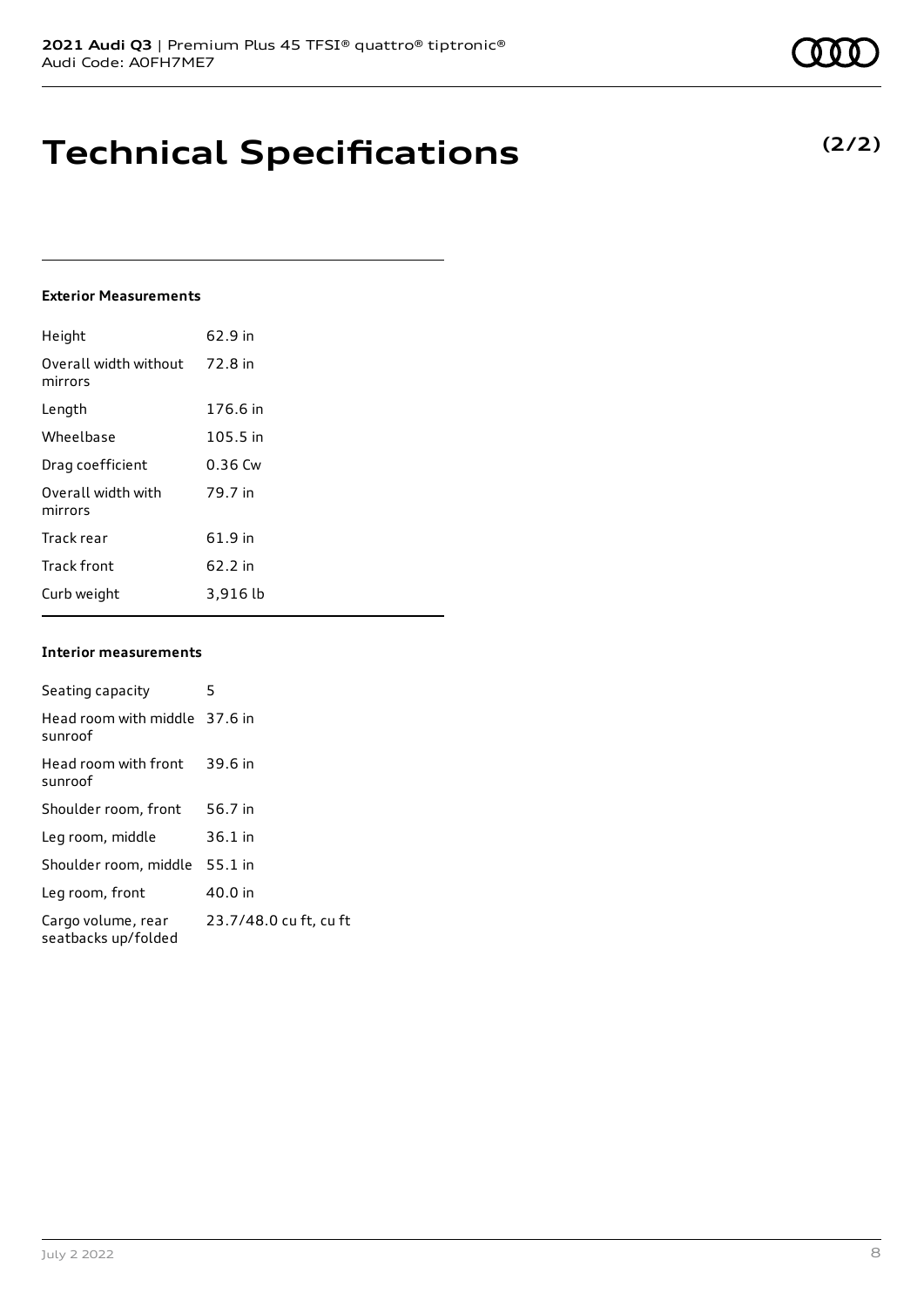

### **Consumption- and emission**

**Consumption by NEDC**

combined 23 mpg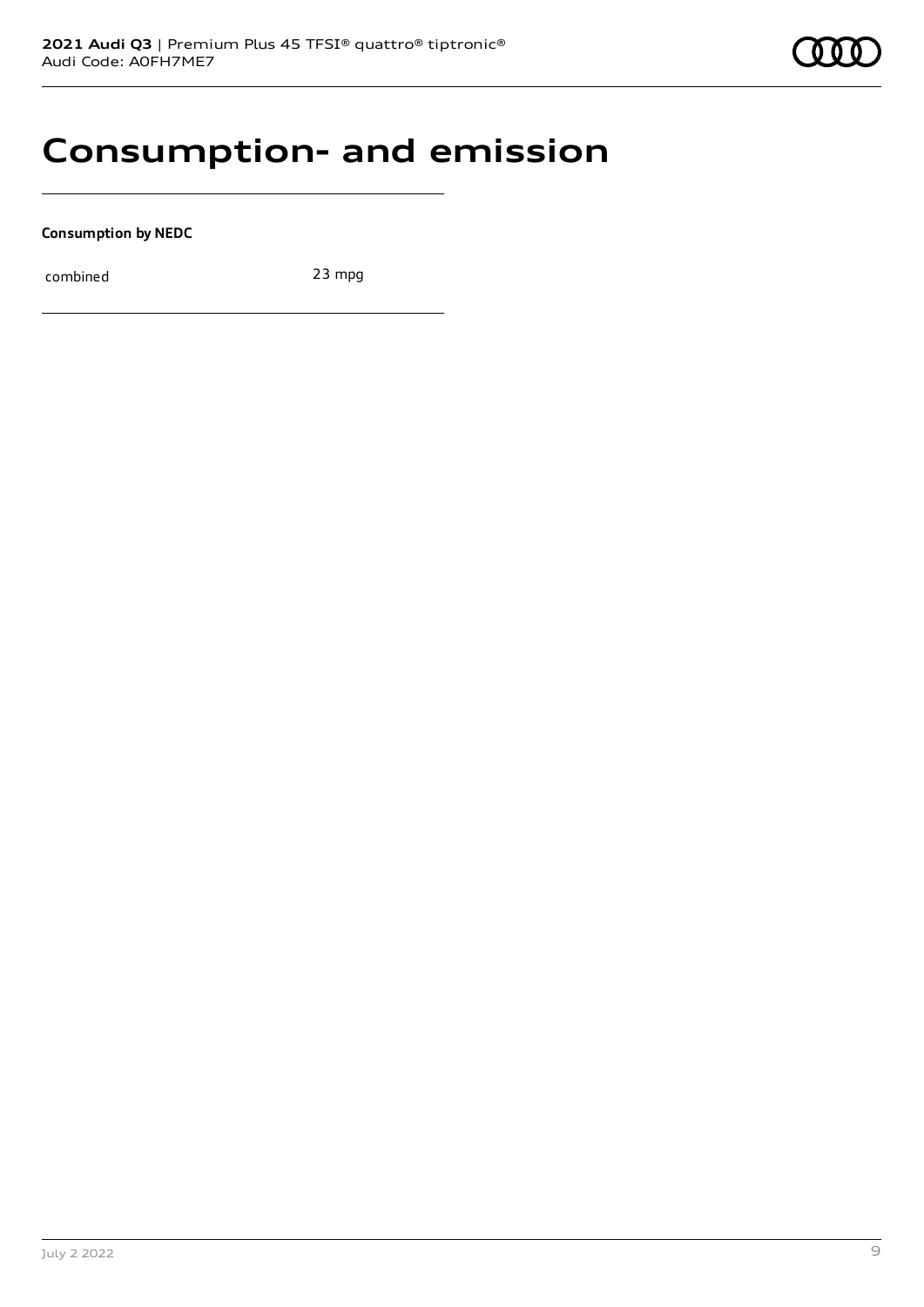

## **Contact**

Dealer **Audi Mohegan Lake**

1791 E Main St 10547 Mohegan Lake NY

Phone: 9145288076 FAX: 9145280132

www: [https://www.audimoheganlake.com](https://www.audimoheganlake.com/)